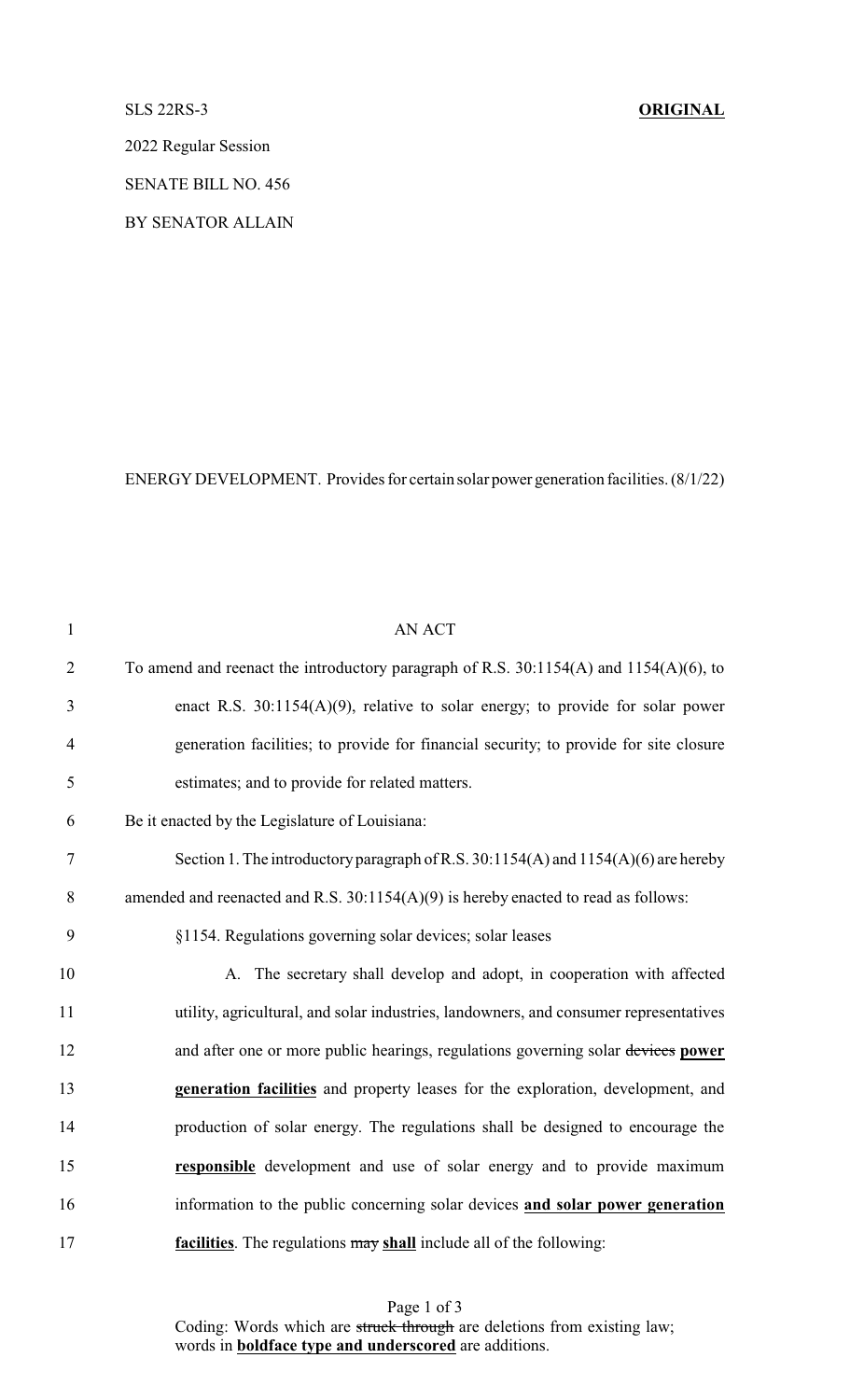| 1              | *<br>*<br>$\ast$                                                                    |
|----------------|-------------------------------------------------------------------------------------|
| $\overline{2}$ | (6) Prohibitions on the sale installation of solar devices in a solar power         |
| 3              | generation facility that do not meet minimum requirements for safety, capacity, and |
| 4              | durability as established by the secretary.                                         |
| 5              | $\ast$<br>$\ast$<br>∗                                                               |
| 6              | (9)(a) Requirements for a bond or other acceptable financial security in            |
| 7              | an amount determined by the secretary to ensure proper site closure in order        |
| 8              | to construct or operate a solar power generation facility. Any bond shall be        |
| 9              | executed by the permittee and a corporate surety licensed to do business in the     |
| 10             | state. The bond or other instrument shall be payable to the Department of           |
| 11             | Natural Resources and shall ensure the following:                                   |
| 12             | (i) Substantial compliance with this Section and any rule or regulation             |
| 13             | promulgated pursuant to this Section.                                               |
| 14             | Compliance, as determined by a court of competent jurisdiction,<br>(ii)             |
| 15             | with provisions of the property lease for the exploration, development, and         |
| 16             | production of solar energy on which the facility is located and that the violation  |
| 17             | would require closure of the facility. The department shall notify the lessor of    |
| 18             | any enforcement action against a facility operator or upon a claim against the      |
| 19             | bond or other instrument.                                                           |
| 20             | In determining the adequacy of the amount or other specific<br>(b)                  |
| 21             | requirements of the bond or other financial security, the secretary shall           |
| 22             | consider the following:                                                             |
| 23             | The assets, debts, and compliance history of the facility operator.                 |
| 24             | The condition and capacity of the facilities to be covered by such<br>(ii)          |
| 25             | security.                                                                           |
| 26             | (iii) The estimated cost of site closure and remediation that includes the          |
| 27             | estimated cost of removing the solar power generation facilities and associated     |
| 28             | infrastructure from the property and restoring the property to as near as           |
| 29             | reasonably possible to the condition of the property prior to the commencement      |

Page 2 of 3 Coding: Words which are struck through are deletions from existing law; words in **boldface type and underscored** are additions.